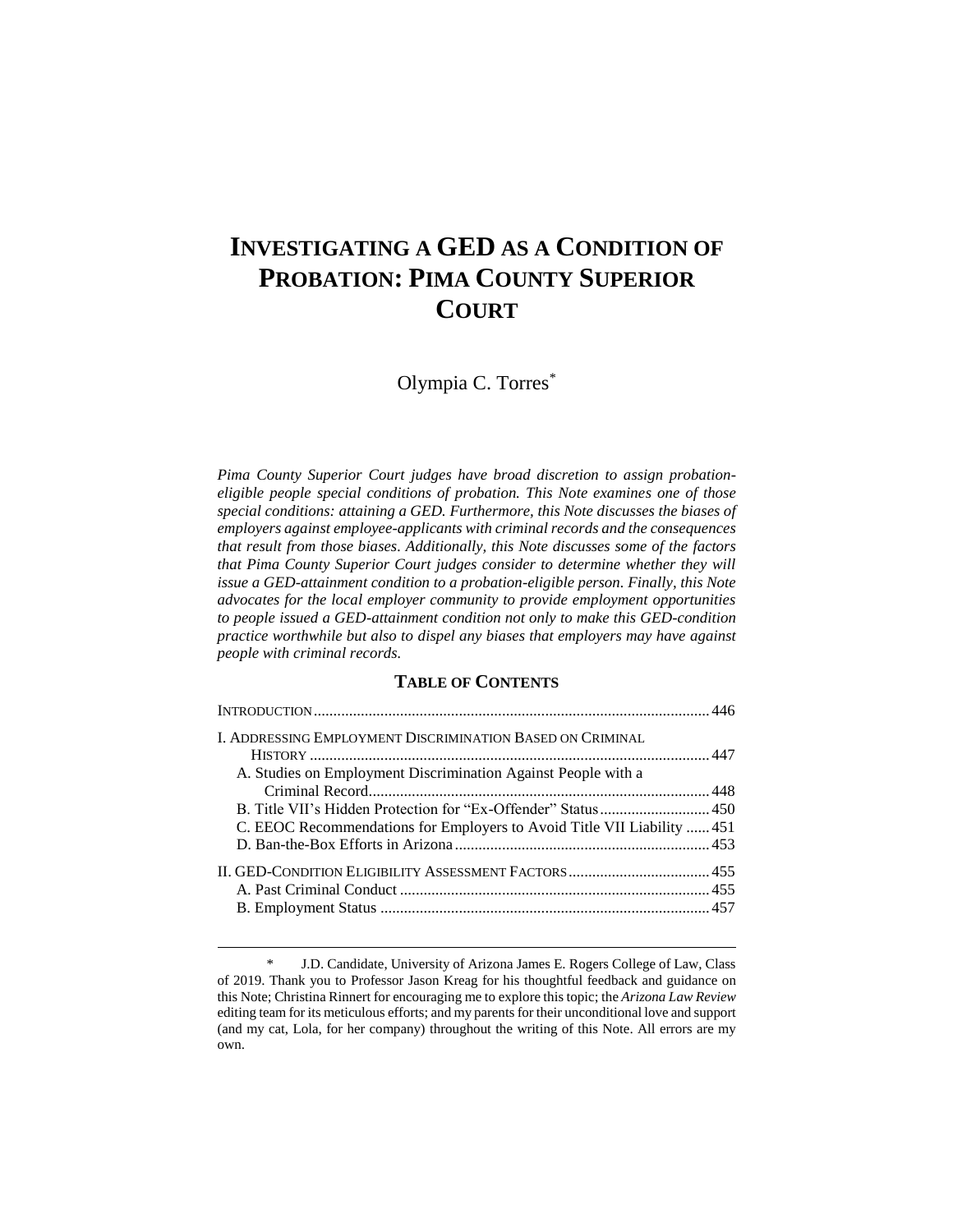CONCLUSION: HELPING GED RECIPIENTS BECOME EMPLOYABLE

DESPITE THEIR CRIMINAL RECORDS............................................................460

## **INTRODUCTION**

A GED-attainment condition is not a traditional or familiar condition of probation, but it could easily be assigned to anyone serving a probation sentence in Arizona.<sup>1</sup> Judges assign this condition under the "Special Requirements" section of the standard probation form that every superior court in Arizona uses.<sup>2</sup> Specifically, under this section, there is a blank space where judges can write in any special conditions of probation, such as a GED-attainment condition, that they deem appropriate for probationers.<sup>3</sup> Only judges (and not probation officers) possess the authority to assign attaining a GED as a condition of probation; however, probation officers may *encourage* probationers to attain a GED or submit a petition asking a judge to consider ordering this as a condition of probation.<sup>4</sup> The authority to assign GED attainment as a condition of probation is completely discretionary, but a judge may never delegate that authority to a probation officer.<sup>5</sup> No guidelines exist to assist judges in determining who are the appropriate candidates for the GED-attainment condition. Thus, the decision to do so depends entirely on the factors that each judge deems important to consider.<sup>6</sup> Under such circumstances, "it really depends on the personality of each bench."<sup>7</sup>

No court in Arizona has issued any limits on the authority of judges to assign this condition. Courts in Florida, in particular, have been the most vocal in establishing restrictions and guidelines for their judges.<sup>8</sup> For example, Florida judges may only require probationers to make a good-faith effort to pursue a GED; that is, they may not require probationers to actually obtain one. <sup>9</sup> Moreover, in Florida, failing to successfully pass the GED exam because of an intellectual inability will never be enough to constitute willful and substantial noncompliance with the GED condition.<sup>10</sup> In addition, a third court in Florida (on two separate occasions) held that a GED condition will be invalidated if it is not reasonably related to a probationer's crime and rehabilitation or if compliance would be impossible or highly unlikely.<sup>11</sup>

 $\overline{a}$ 

10. *Rodriguez*, 768 So. 2d at 1235–36.

11. Colburn v. State, 510 So. 2d 652, 653 (Fla. Dist. Ct. App. 1987); Priest v. State, 626 So. 2d 1005, 1006 (Fla. Dist. Ct. App. 1993).

<sup>1.</sup> Interview with David F. Sanders, Chief Probation Officer, Adult Probation Dep't, in Tucson, Ariz. (Sept. 18, 2017).

<sup>2.</sup> AZ. CODE OF JUD. ADMIN. § 6-207 app. A.

<sup>3</sup>*. Id.*

<sup>4.</sup> Interview with David F. Sanders, *supra* note 1.

<sup>5</sup>*. Id.*

<sup>6.</sup> Interview with Judge PCSC1, Superior Court Judge, Pima County Superior Court, in Tucson, Ariz. (Sept. 26, 2017).

<sup>7.</sup> *Id.*

<sup>8.</sup> *See* Taylor v. State, 185 So. 3d 1281, 1281–82 (Fla. Dist. Ct. App. 2016); Rodriguez v. State, 768 So. 2d 1234, 1235–36 (Fla. Dist. Ct. App. 2000).

<sup>9.</sup> *Taylor*, 185 So. 3d at 1281–82.<br>10. *Rodriguez*, 768 So. 2d at 1235–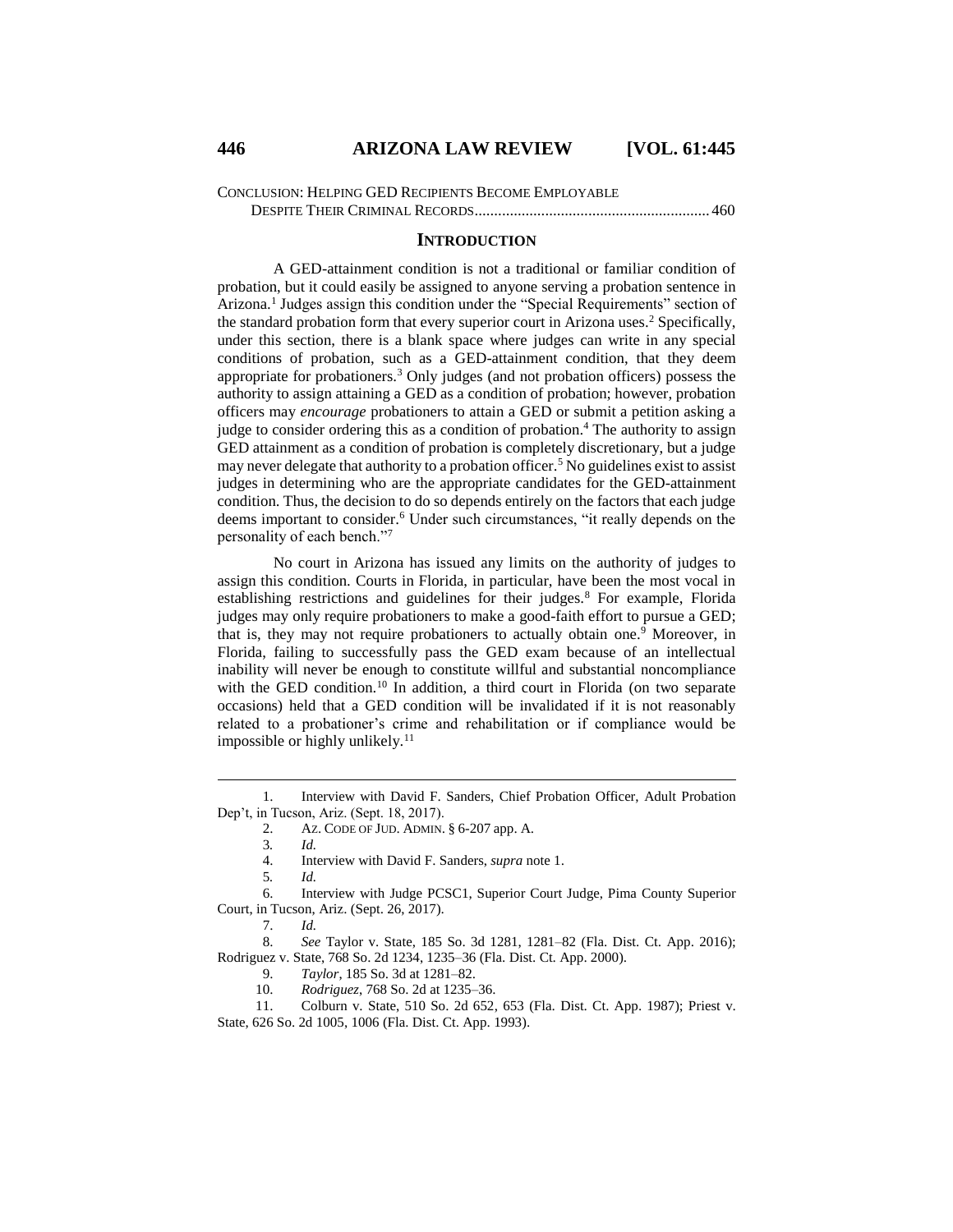With nothing to guide them through their decision to order a GEDattainment condition, Pima County Superior Court judges have relied on their own individual-eligibility assessments based entirely on the information available in each person's presentence report, which is prepared by the Pima County Adult Probation Department.<sup>12</sup> The three most common factors considered by the judges are criminal history, drug abuse, and current employment and economic status.<sup>13</sup> Other minor factors the judges consider are age and intellectual ability.<sup>14</sup> In general, younger, probation-eligible people are the targeted candidates for the GED condition.<sup>15</sup> People with intellectual inabilities or mental-health issues are not automatically disqualified, but the GED-attainment condition depends on their specific diagnosis and how feasible it is for them to accomplish the requirements to attain a GED.<sup>16</sup> To motivate people to satisfy the GED condition, judges provide incentives, such as waiving discretionary jail time, waiving fees (if possible), redesignating a felony to a misdemeanor, and early termination of probation.<sup>17</sup>

Part I of this Note examines employment discrimination against people with criminal records to address whether there is any value in mandating probationers to attain a GED. Part II examines two of the three common factors that Pima County Superior Court judges consider before issuing a GED-attainment condition: past criminal conduct and employment status. Additionally, Part II discusses the judges' specific reasoning for considering these factors. Part III concludes with a solution to help prevent employers from forming any biases against people with criminal histories.

# **I. ADDRESSING EMPLOYMENT DISCRIMINATION BASED ON CRIMINAL HISTORY**

Despite the anticipated benefits, Pima County Superior Court judges collectively agree that, even with a GED in hand, many people are inevitably going to encounter obstacles as a consequence of their criminal records while job hunting.<sup>18</sup> For that reason, there are two hurdles that people have to overcome to

14. *See* interviews cited *supra* note 13.

- 15*. See* interviews cited *supra* note 13.
- 16*. See* interviews cited *supra* note 13.
- 17. *See* interviews cited *supra* note 13.
- 18. *See* interviews cited *supra* note 13.

<sup>12.</sup> Interview with Judge PCSC1, *supra* note 6. A presentence report is an extensive document with information about people, especially those eligible for probation. *Id.* Information included in a presentence report includes, for example, a description of the offenses committed by the individual, mental-health history, substance-abuse history, living situation, employment status, education level, risk-assessment results, and criminal history. *Id.*

<sup>13.</sup> Interview with Judge PCSC1, *supra* note 6; Interview with Judge PCSC2, Superior Court Judge, Pima County Superior Court, in Tucson, Ariz. (Oct. 9, 2017); Interview with Judge PCSC3, Superior Court Judge, Pima County Superior Court, in Tucson, Ariz. (Oct. 19, 2017); Interview with Judge PCSC4, Superior Court Judge, Pima County Superior Court, in Tucson, Ariz. (Nov. 15, 2017); Interview with Judge PCSC5, Superior Court Judge, Pima County Superior Court, in Tucson, Ariz. (Dec. 29, 2017); Interview with PCSC6, Superior Court Judge, Pima County Superior Court, in Tucson, Ariz. (Jan. 8, 2018).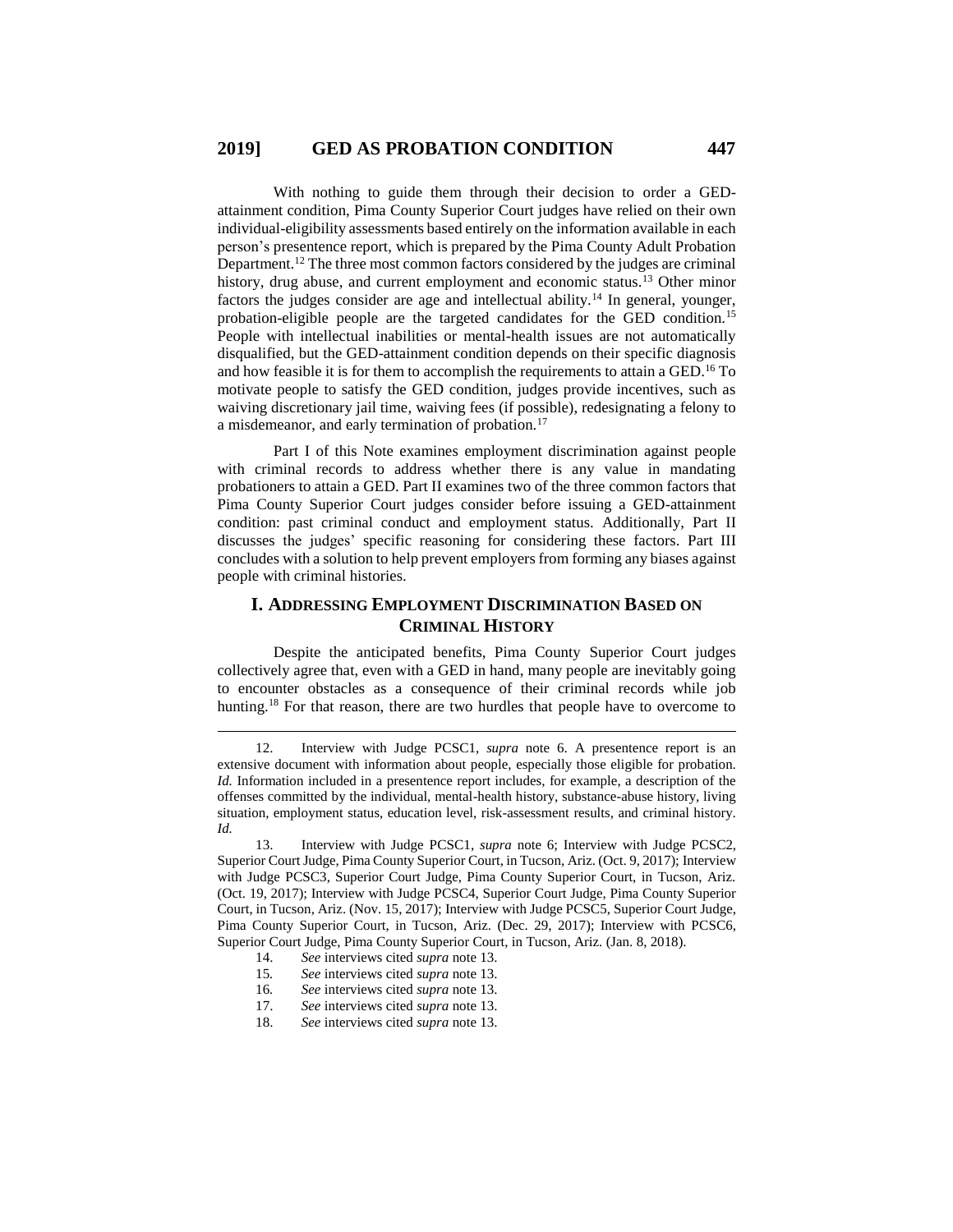acquire the benefits that the GED-attainment order is meant to provide: the first is pursuing and attaining a GED; and the second, which is perhaps more challenging, is finding an employer who will hire them despite their criminal record. The latter is examined in this Note.

Because he believes that education is power, Judge PCSC4 said he will likely soon join the other judges in implementing the practice of issuing a GEDattainment condition of probation in his courtroom.<sup>19</sup> Judge PCSC1 actively participated in the practice because he believes that having a GED would grant people opportunities that would not otherwise be available to them. <sup>20</sup> Similarly, Judge PCSC5 participated in the practice because he believes that earning a GED will allow people to pursue job opportunities that are available only to GED or highschool-diploma recipients.<sup>21</sup> Judge PCSC2 and Judge PCSC6 both order the GED condition because they believe it is a positive mechanism to motivate people especially those who have families to support—to improve their employment status and earning potential.<sup>22</sup> Judge PCSC3 was a longtime participant predominantly because he does not see how a GED could ever harm anybody who earns one.<sup>23</sup>

### *A. Studies on Employment Discrimination Against People with a Criminal Record*

Within the past decade, the U.S. Equal Employment Opportunity Commission (EEOC) has met three times to examine employment discrimination against those with criminal records. $24$  In two of those meetings, members of the EEOC (and invited panelists) made remarks about employer biases, believing these biases negatively contribute to the unlikelihood that people with criminal records will get hired.<sup>25</sup> One study, in fact, found that there was "a widespread aversion to applicants with criminal histories."<sup>26</sup> This came from a sample of more than  $3,000$ 

25. *Meeting of November 20, 2008 – Employment Discrimination Faced by Individuals with Arrest and Conviction Records*, U.S. EQUAL EMP'T OPPORTUNITY COMM'N (Nov. 20, 2008), https://www.eeoc.gov/eeoc/meetings/11-20-08/transcript.cfm (Former Commissioner Stuart J. Ishimaru stated that the "[f]ear, myths[,] . . . stereotypes[,] and biases against those with criminal records continue to be part of the . . . decision making for many employers."); *Meeting of July 26, 2011 – EEOC to Examine Arrest and Conviction Records as a Hiring Barrier*, U.S. EQUAL EMP'T OPPORTUNITY COMM'N (July 26, 2011), https://www.eeoc.gov/eeoc/meetings/7-26-11/transcript.cfm ("There's a https://www.eeoc.gov/eeoc/meetings/7-26-11/transcript.cfm perception/assumption that all ex-cons are dangerous, rule breakers, will steal[,] . . . [and] will fight at work or provoke violence . . . . We need to get over our fears, our biases and our hiring challenges.").

26. Harry J. Holzer, Steven Raphael & Michael A. Stoll, *Will Employers Hire Ex-Offenders? Employer Checks, Background Checks, and Their Determinants* 8 (Berkeley Program on Hous. & Urban Policy, Working Paper No. W01-005, 2001), https://escholarship.org/uc/item/3c6468h2.

<sup>19.</sup> Interview with Judge PCSC4, *supra* note 13.<br>20. Interview with Judge PCSC1, *supra* note 6.

<sup>20.</sup> Interview with Judge PCSC1, *supra* note 6.

<sup>21.</sup> Interview with Judge PCSC5, *supra* note 13.

<sup>22.</sup> Interview with Judge PCSC2, *supra* note 13; Interview with Judge PCSC6, *supra* note 13.

<sup>23.</sup> Interview with Judge PCSC3, *supra* note 13.

<sup>24.</sup> *See Meetings of the Commission*, U.S. EQUAL EMP'T OPPORTUNITY COMM'N, https://www.eeoc.gov/eeoc/meetings/index.cfm (last visited Feb. 27, 2019).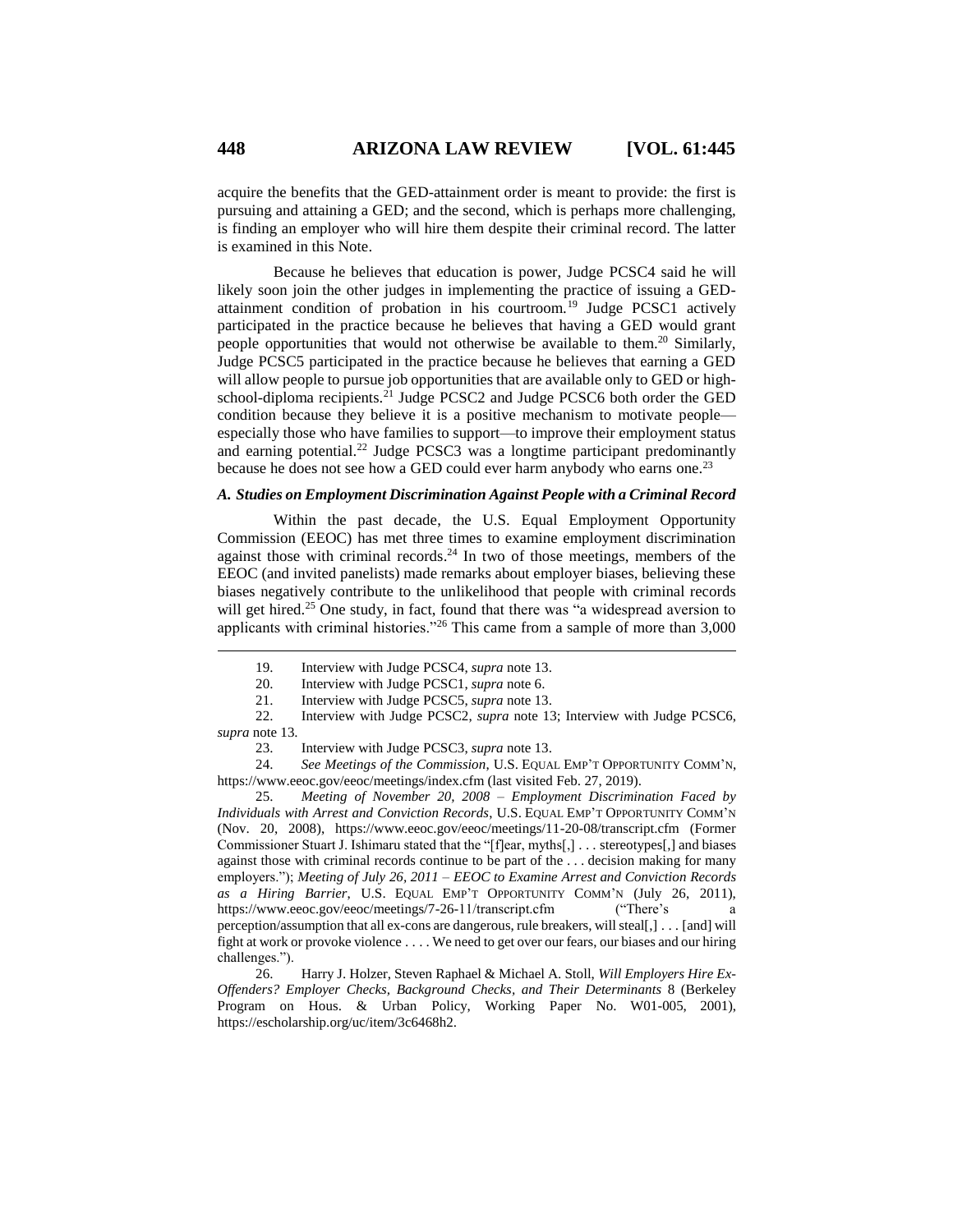employers in four metropolitan areas.<sup>27</sup> When asked to disclose the extent to which they were willing to hire people with criminal records, over 60% of that sample indicated "that they would 'probably not' or 'definitely not' be willing to" do so.<sup>28</sup> However, 38% of the employers indicated "that they would definitely or probably consider" hiring someone with a criminal record, although only 12.5% of this minority group of employers specifically used the phrase "definitely consider."<sup>29</sup> Notably, these percentages were substantially higher than the percentages of employers who would choose to "definitely not" or "probably not" hire people that the researchers believed had a different stigmatizing characteristic.<sup>30</sup> For example, only 8% of employers said they would "definitely not" or "probably not" hire a welfare recipient, 16% said the same about people who have been unemployed for more than a year, and 3% likewise said "definitely not" or "probably not" to hiring people who have their GED rather than their high-school diploma.<sup>31</sup>

Employer biases against people with criminal records were made notably more apparent by a field experiment conducted in New York City that investigated the effects of criminal records, as well as race, on employment.<sup>32</sup> After sending out young white and black people—half with criminal records and the other half with clean records, but all with fictitious résumés—to apply to 250 low-wage, entry-level jobs throughout New York City, it was again demonstrated that a stigma against people with criminal records inescapably exists, even in the entry-level job market.<sup>33</sup> One crucial finding was that the likelihood of a callback or job offer decreased by nearly 50% for people with a criminal record.<sup>34</sup> A second crucial finding was that the negative effect was substantially higher (roughly twice as high) for black job seekers than for white job seekers.<sup>35</sup> The third crucial finding, however, presents a means to counteract both of these aforementioned effects: personal contact.<sup>36</sup> What the researchers reported, specifically, was that personal contact with employers granted applicants with a criminal record the opportunity to contextualize their convictions—and assuage the concerns, if any, of employers—and to rebut any misconceptions that employers may have initially formulated about them after discovering that they had a criminal record. $37$  Personal contact also gave these applicants the opportunity to demonstrate evidence of their successful rehabilitation and present personalizing information about their work ethic.<sup>38</sup> As a result, the

<sup>27</sup>*. Id.* at 6.

<sup>28</sup>*. Id.* at 8. Specifically, 42% of employers said, "probably not," and nearly 20% said, "definitely not." *Id.* at 33, fig.1.

<sup>29</sup>*. Id.* at 8.

<sup>30</sup>*. Id.*

<sup>31</sup>*. Id.* at 34, fig.2.

<sup>32.</sup> Devah Pager, Bruce Western & Naomi Sugie, *Sequencing Disadvantage: Barriers to Employment Facing Young Black and White Men with Criminal Records*, 623 ANNALS AM. ACAD. POL. & SOC. SCI. 195, 198–99 (2009).

<sup>33</sup>*. Id.* at 199.

<sup>34</sup>*. Id.*

<sup>35</sup>*. Id.*

<sup>36</sup>*. Id.* at 200.

<sup>37</sup>*. Id.* at 201, 204.

<sup>38</sup>*. Id.* at 201, 206.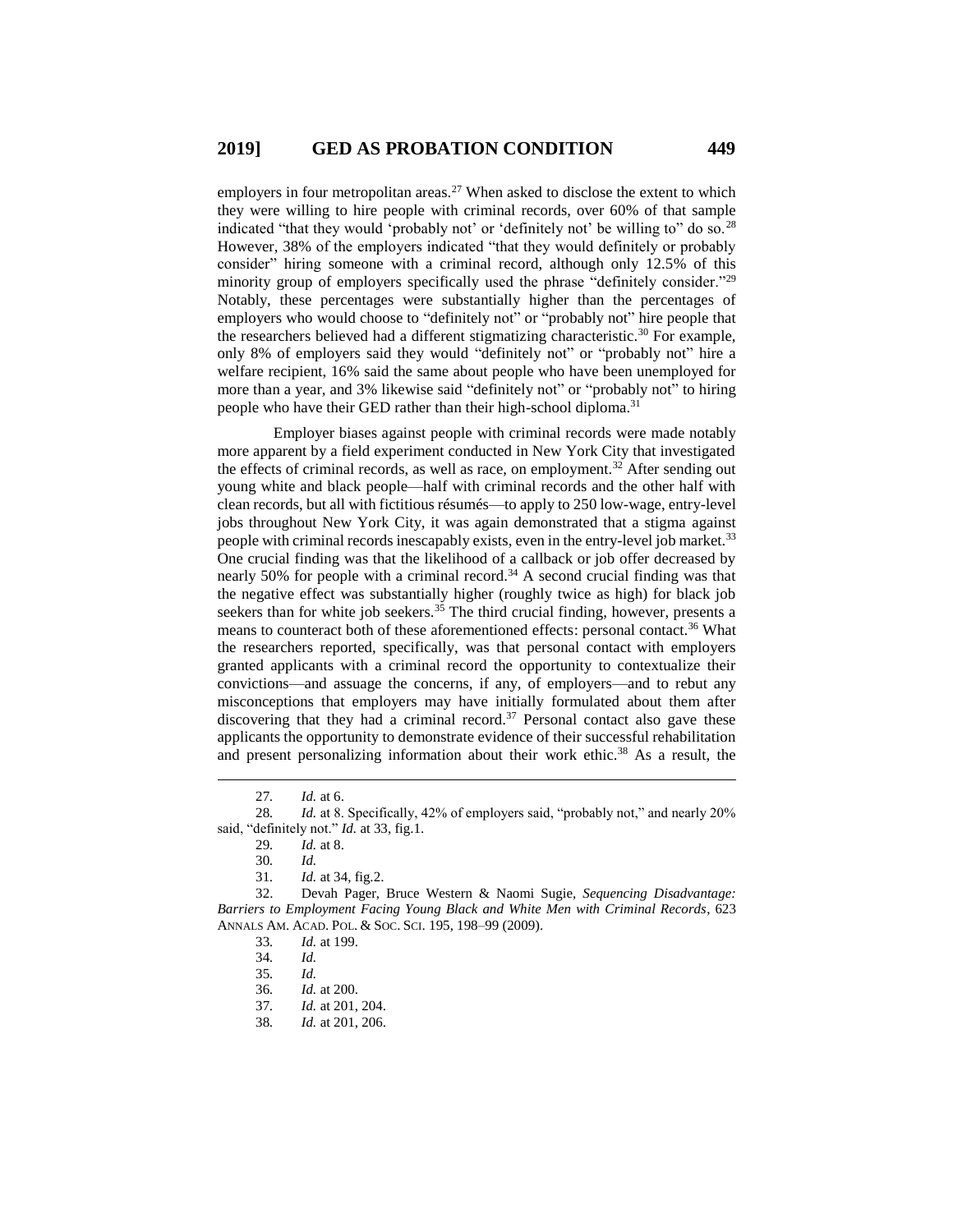criminal-record applicants who engaged in personal contact were "between four and six times more likely to receive a callback or job offer than those who" did not interact with employers at all.<sup>39</sup>

Conceivably, if personal contact indeed shapes an employer's perception of someone's criminal record in ways that immensely improve that person's employment prospects, it should similarly influence employers to reevaluate their fear of negligent hiring, which is another concern that adds to an employer's reluctance to hire people with a criminal record.<sup>40</sup> Under the theory of negligent hiring, if an employer knew, or should have known, that an employee "might render harm to another," and the foreseeable harm results, the employer may be held liable to any victims. <sup>41</sup> Notably, in Arizona, proving that an employer had the requisite knowledge *can* be established by the mere knowledge that the employee who caused the harm had a criminal record, or even by furnishing evidence of past bad behavior committed by the employee, regardless of whether that behavior resulted in any convictions.<sup>42</sup> In addition to the fear of losing a negligent-hiring suit under this standard, the financial consequences of a liability finding likewise conceivably dissuades employers from hiring people with criminal records.<sup>43</sup> For these reasons, negligent-hiring liability is a concern that "may substantially deter employers from hiring applicants with criminal history records."<sup>44</sup> Unfortunately, a concern like this, which could substantially limit the willingness of employers to hire these applicants, would mean that there is a probable risk that what the majority of the Pima County Superior Court judges anticipate their GED-condition recipients will achieve gainful employment—will not be the result for a lot of those who end up satisfying the condition.

## *B. Title VII's Hidden Protection for "Ex-Offender" Status*

Because probationers are people who were convicted of crimes, and because the GED-attainment condition is being ordered upon them for the purpose of helping them obtain employment, the necessary question to ask is whether

44*. Id.*

<sup>39</sup>*. Id.* at 200. Personal contact "reduce[d] the effect of a criminal record by roughly 15 percent . . . ." *Id.*

<sup>40.</sup> *SHRM Survey Findings: Background Checking—The Use of Criminal Background Checks in Hiring Decisions*, SOC'Y FOR HUMAN RES. MGMT. (July 19, 2012), https://www.shrm.org/hr-today/trends-and-forecasting/research-and-

surveys/pages/criminalbackgroundcheck.aspx (results of a survey of 544 employers from various industries revealed that 55% conducted background checks "[t]o reduce legal liability of negligent hiring").

<sup>41.</sup> Stacy Ann Hickox, *Employer Liability for Negligent Hiring of Ex-Offenders*, 55 ST. LOUIS U. L.J. 1001, 1002 (2011).

<sup>42</sup>*. Id.* at 1015; Pruitt v. Pavelin, 685 P.2d 1347, 1354–55 (Ariz. Ct. App. 1984) (finding that an employer that knew its employee had convictions for passing insufficientfunds checks, had forged a signature on a document, and had lied to the employer about obtaining a real-estate license was enough to foresee that the employee would defraud a customer).

<sup>43.</sup> For example, employers in 2001 "lost 72 percent of negligent hiring cases with an average settlement of more than \$1.6 million." Holzer, *supra* note 26, at 4.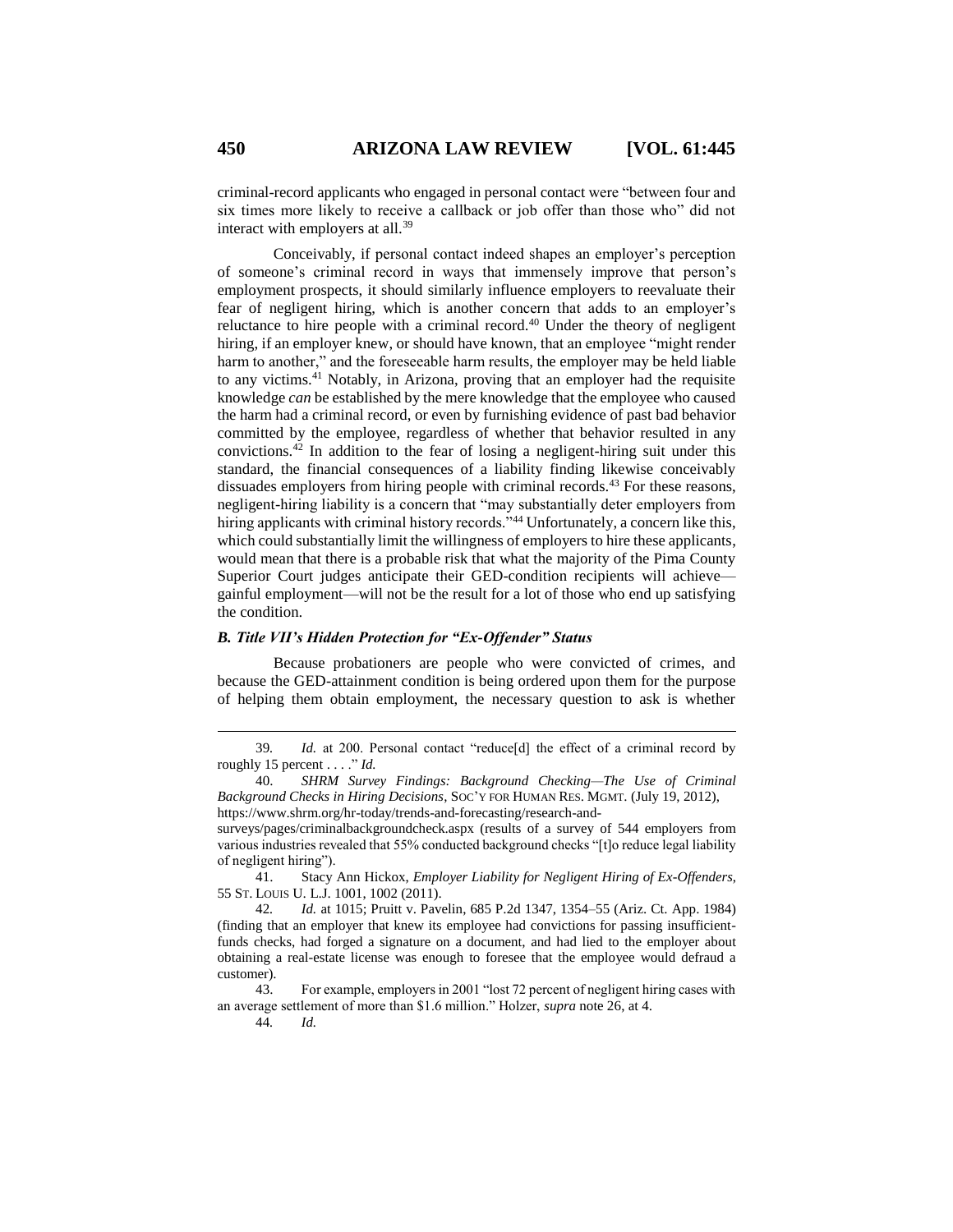employers are in some way legally prohibited from discriminating against people with criminal records. Unfortunately, "[h]aving a criminal record is not listed as a protected basis" under Title VII of the Civil Rights Act of 1964.<sup>45</sup> That is, it is not a protected status under federal law.<sup>46</sup> However, two somewhat-indirect protections appear to be available if people with a criminal record can demonstrate either of the following: first, that they have been treated differently because of their race, color, religion, sex, or national origin; or second, that an employer's practice of excluding people with a criminal record has the effect of disproportionately impacting certain people on the basis of any of the aforementioned protected statuses under Title VII.<sup>47</sup> Concern about both racial and national-origin discrimination seems to be the chief driver creating the indirect protection for people with criminal records.<sup>48</sup> Race indeed has been shown to have a clear negative effect on the employment prospects of certain people with criminal records. <sup>49</sup> Similarly, certain policies or practices that employers have implemented to screen out people with criminal records have also proven to produce that same effect.<sup>50</sup> For these reasons, employers who treat criminal histories differently for different applicants based on their race or national origin will be held liable for disparate treatment, whereas employers who implement policies or practices that disproportionately impact applicants of a specific race or national origin will be held liable for disparate-impact discrimination, both of which are Title VII violations.<sup>51</sup>

## *C. EEOC Recommendations for Employers to Avoid Title VII Liability*

To help carry out the purpose of assigning GED attainment as a condition of probation (employability), employers need guidance on how to appropriately consider someone's criminal history when evaluating his or her candidacy for a job position. Thus, to avoid the aforementioned liabilities—and perhaps even negligenthiring liability—the EEOC adopted three factors to evaluate when screening people with a criminal record: (1) the nature of the offense; (2) the time that has elapsed

 $\overline{a}$ 

50. Michael Pinard, *Criminal Records, Race, and Redemption*, 16 N.Y.U.J.LEGIS. & PUB. POL'Y 963, 974, 983 (2013) (noting that "hiring policies that bar or largely exclude individuals with criminal records [] are particularly acute;" however, "[t]his holds particularly true for individuals of color;" also noting that the EEOC "recognize[d] that employers have used criminal records to exclude individuals [who possess that trait] from employment, and that the exclusions have disproportionately impacted African Americans and Latinos because of their overrepresentation in the criminal justice system"); *see also* Lucas Loafman & Andrew Little, *Race, Employment, and Crime: The Shifting Landscape of Disparate Impact Discrimination Based on Criminal Convictions*, 51 AM. BUS. L.J. 251 (2014) (discussing disparate-impact discrimination in-depth, highlighting private-party cases and EEOC actions concerning the issue).

<sup>45.</sup> *Consideration of Arrest and Conviction Records in Employment Decisions Under Title VII of the Civil Rights Act of 1964*, U.S. EQUAL EMP'T OPPORTUNITY COMM'N (Apr. 25, 2012), https://www.eeoc.gov/laws/guidance/arrest\_conviction.cfm [hereinafter *Consideration of Arrest and Conviction Records*].

<sup>46</sup>*. Id.*

<sup>47</sup>*. Id.*

<sup>48</sup>*. See id.* 49. Pager, Western & Sugie, *supra* note 32, at 199.

<sup>51.</sup> *Consideration of Arrest and Conviction Records*, *supra* note 45.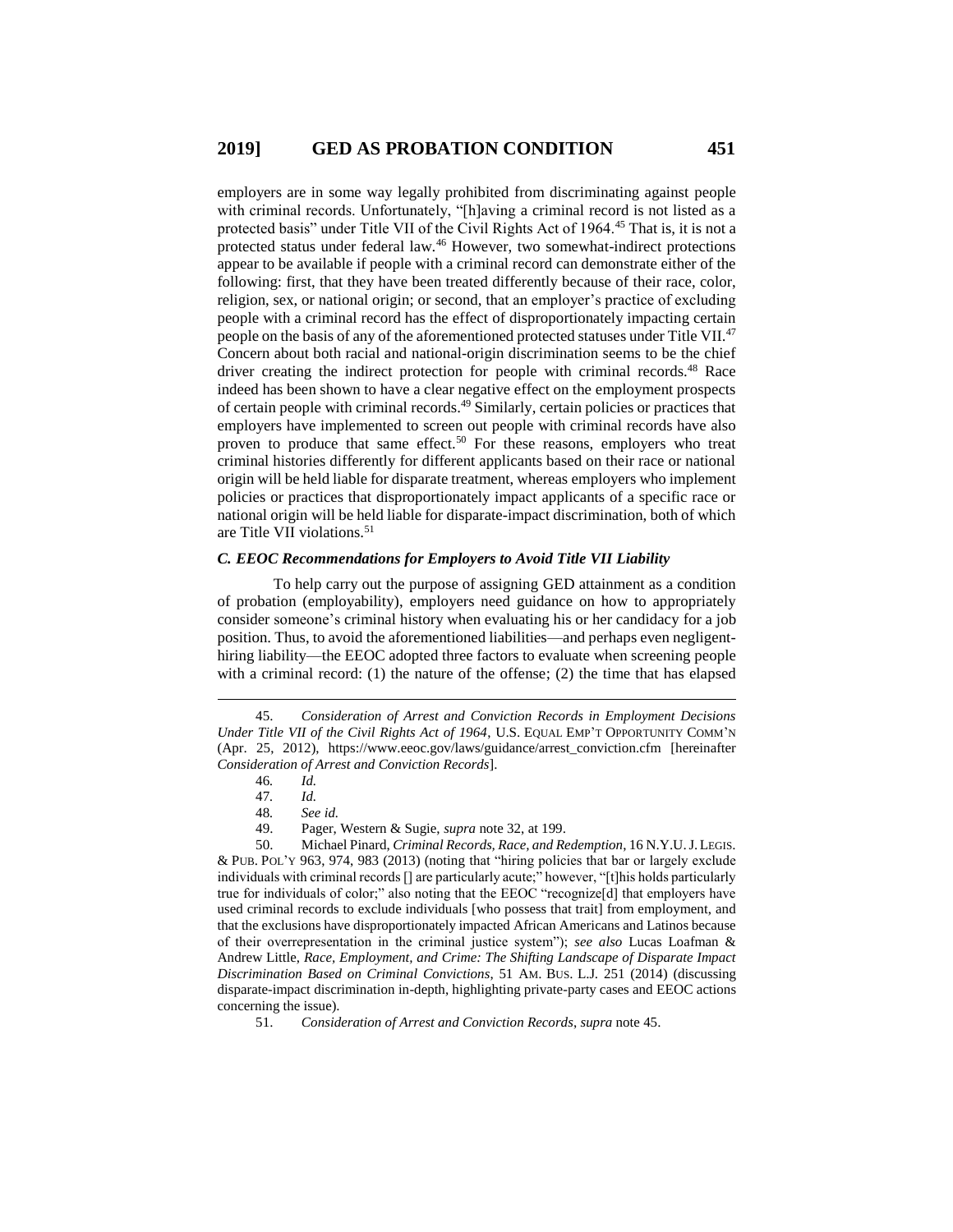since the conviction or sentence; and  $(3)$  the nature of the sought-after job.<sup>52</sup> These three factors were taken from *Green v. Missouri Pacific Railroad Co.*, where the Eighth Circuit Court of Appeals directed the United States District Court for the District of Missouri to enjoin an employer from using someone's criminal record as an absolute bar to employment.<sup>53</sup> The District Court issued the order but allowed the employer to consider a criminal record as a factor in making individual hiring decisions—so long as it took the three factors into consideration.<sup>54</sup> The Eighth Circuit upheld this order on appeal. <sup>55</sup> However, despite allowing employers to consider a criminal record as a factor, the decision is still a sympathetic stance on making people with a criminal record more employable. The EEOC, likewise, is not asking employers to refrain from considering criminal records as a factor in making hiring decisions, but it is asking employers to consider people with criminal records on a case-by-case basis.<sup>56</sup> Furthermore, the EEOC is not asking employers to employ people whose past criminal conduct "may be relevant to concerns about risks in a particular position."<sup>57</sup> However, it is asking them to carefully analyze whether someone's prior criminal conduct could make that person unfit for the job in question.<sup>58</sup> To successfully do so, the EEOC recommends that employers consider, for example, the legal elements of each crime committed by the person, the particular harm caused by each crime, and other "particular facts and circumstances" in that person's case that could help determine his or her risk of engaging in criminal conduct while on the job.<sup>59</sup> These recommendations create the opportunity for personal contact (because directly inquiring about past criminal conduct would provide an employer with specific details), which as previously revealed, permits people to demonstrate to employers that they are nothing like "the stereotype of the ex-con."60

Conveniently, employers who carry out these recommendations satisfy the aforementioned *Green* factors and, as a result, achieve a higher likelihood of avoiding unlawful discrimination while conducting their employment screens.<sup>61</sup> For employers who wish to go the extra mile to avoid any liability for their employment screens, the EEOC recommends that they provide opportunities for individualized assessments (in addition to the *Green* factors). <sup>62</sup> Compared to the *Green* factors, these individualized assessments are more expansive, and they allow people to explain why they should be hired despite their past criminal conduct.<sup>63</sup> The opportunity for more personal contact is unavoidably an essential component of

<sup>52</sup>*. Id.*

<sup>53.</sup> 523 F.2d 1290 (8th Cir. 1975).

<sup>54.</sup> Green v. Missouri Pac. R.R. Co., 549 F.2d 1158 (8th Cir. 1977).

<sup>55</sup>*. Id.*

<sup>56.</sup> *Consideration of Arrest and Conviction Records*, *supra* note 45.

<sup>57</sup>*. Id.*

<sup>58</sup>*. Id.*

<sup>59</sup>*. Id.*

<sup>60.</sup> Pager, Western & Sugie, *supra* note 32, at 209.

<sup>61.</sup> *Consideration of Arrest and Conviction Records*, *supra* note 45.

<sup>62</sup>*. Id.*

<sup>63.</sup> Loafman & Little, *supra* note 50, at 281.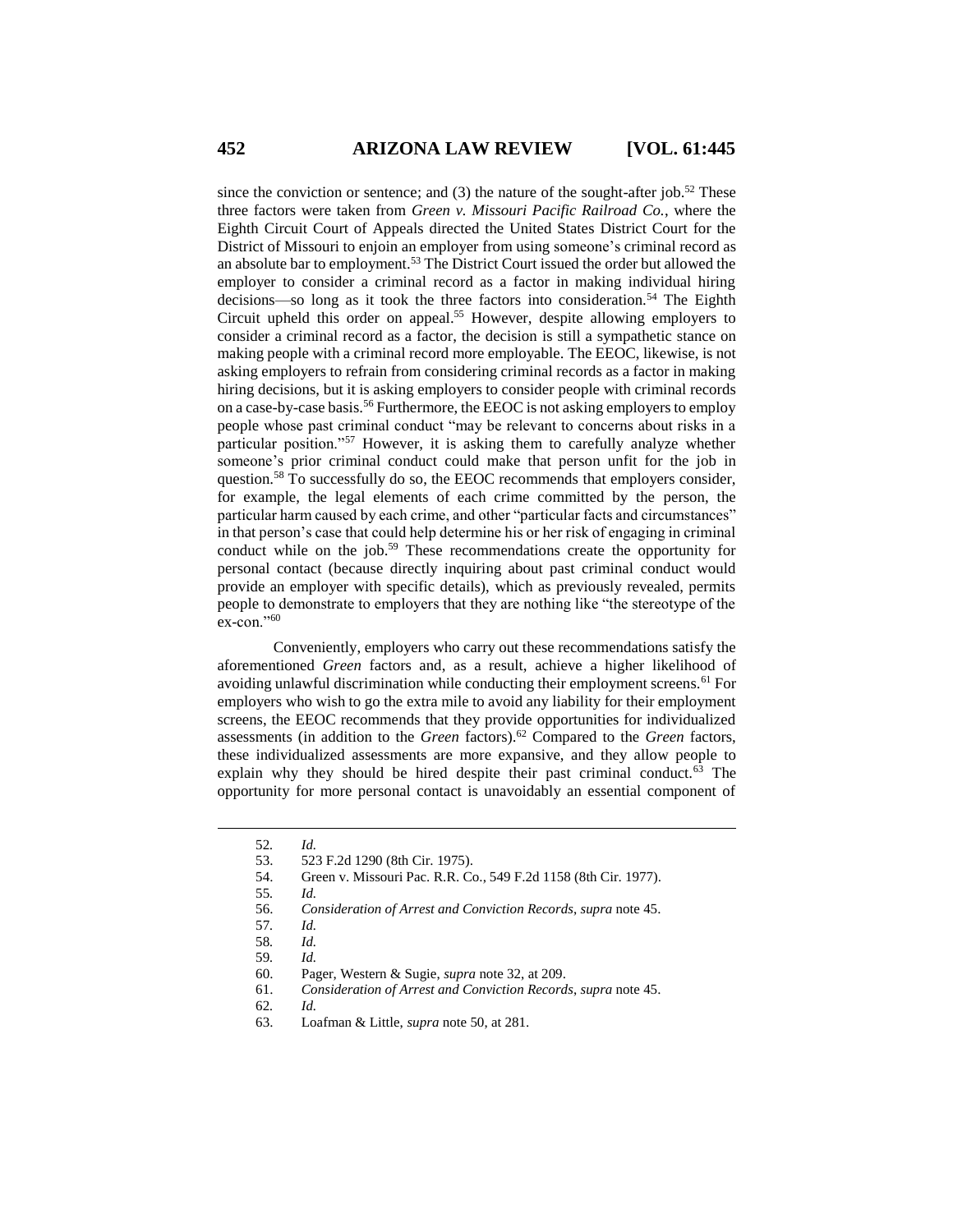these individualized assessments and would allow people to contextualize their convictions; demonstrate evidence of their rehabilitation; and provide information about their character, fitness for the position in question, and work ethic, which also addresses any concerns employers may have after discovering applicants' criminal records.<sup>64</sup> With the above information at hand, the hope is that employers will make a more informed decision when encountering applications from people with criminal records and avoid rejecting those who would not create any liability for them.

## *D. Ban-the-Box Efforts in Arizona*

In addition to Title VII's indirect protection for people with criminal records, there are legislative achievements in numerous states that have removed the conviction-history question (the conviction check-mark box, that is) from job applications.<sup>65</sup> Specifically, these achievements stem from the Ban the Box Campaign, aimed at ending discrimination against people with conviction histories.<sup>66</sup> The campaign started in 2004 to challenge "the stereotypes of [people] with conviction histories by asking employers to choose their best candidates based on job skills and qualifications, *not* past convictions."<sup>67</sup> Conveniently, states that have adopted ban-the-box laws have transformed that request into a legal requirement by forbidding many employers (both public and private) from probing about someone's criminal record until later in the hiring process.<sup>68</sup> This is also a growing trend in numerous cities and counties in states that have not yet adopted statewide ban-the-box laws.<sup>69</sup> For example, a fair amount of the existing ban-thebox laws delay conducting background checks—as well as any employer inquiries about someone's conviction history—until after a conditional offer of employment is extended. <sup>70</sup> Another fair amount of existing ban-the-box laws bar employers from inquiring about someone's conviction history until after the candidate has been interviewed, or even until he or she has been found otherwise qualified for the job position.<sup>71</sup> Notably, a large majority of these ban-the-box laws have adopted the EEOC's individualized-assessment recommendation; thus, after employers discover someone's conviction record, they are required to consider, in addition to the *Green* factors, the person's explanation of the circumstances surrounding the offenses and any rehabilitation measures the person has taken since then.<sup>72</sup> This procedure is required before the employer makes a final decision, and many ban-the-box laws

<sup>64.</sup> *Consideration of Arrest and Conviction Records*, *supra* note 45.

<sup>65.</sup> Beth Avery & Phil Hernandez, *Ban the Box: U.S. Cities, Counties, and States Adopt Fair Hiring Policies*, NAT'L EMP. L. PROJECT (Feb. 8, 2018),

http://www.nelp.org/publication/ban-the-box-fair-chance-hiring-state-and-local-guide/.

<sup>66.</sup> *About: The Ban the Box Campaign*, BAN THE BOX CAMPAIGN, http://bantheboxcampaign.org/about/#.WrwNxmaZMdU (last visited Feb. 29, 2019).

<sup>67</sup>*. Id.*

<sup>68</sup>*. See* C.W. Von Bergen & Martin S. Bressler, *"Ban the Box" Gives Ex-Offenders a Fresh Start in Securing Employment*, 67 LAB. L. J. 383, 385 (2016).

<sup>69</sup>*. Id.*

<sup>70.</sup> Avery & Hernandez, *supra* note 65, at 6–18, 24–96.

<sup>71</sup>*. Id.*

<sup>72</sup>*. Id.*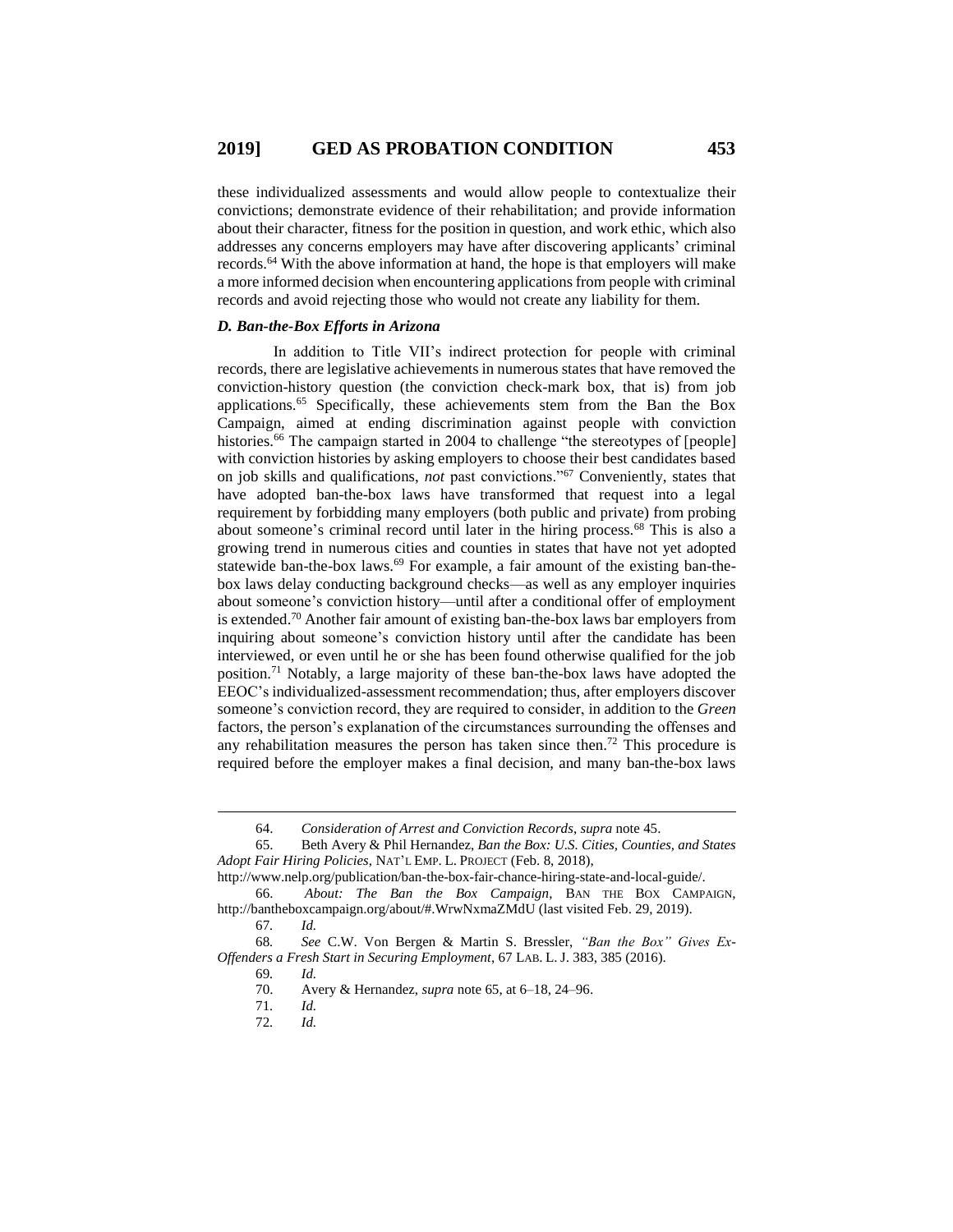require employers to provide the person with an opportunity to appeal any resulting adverse employment decision.<sup>73</sup>

The hope of delaying employer inquiries into criminal records is that it will weaken, or even eliminate, concerns about employing ex-offenders if the employer first evaluates their qualifications before discovering that they have a criminal record.<sup>74</sup> In other words, proponents of ban-the-box laws hope that "rejection is harder once a personal relationship has been formed."<sup>75</sup>

Personal contact is evidently a recurring theme in all of the aforementioned efforts to change the way employers view people with criminal records. Fortunately, Arizona recently joined 29 states and over 150 cities and counties in the Ban the Box Campaign when Governor Doug Ducey, on November 6, 2017, issued an executive order "prohibiting certain state agencies from inquiring into an applicant's conviction or arrest history until after  $\ldots$  an initial interview" has been conducted.<sup>76</sup> After signing this executive order, Governor Ducey expressed that "[a]ll Arizonans—no matter their background or past mistakes—deserve the chance to make a living and a better life for themselves and their families."<sup>77</sup> The City of Tucson adopted that same view much earlier when it "committed to removing the question about conviction history from [its Tucson] city job application" in 2014.<sup>78</sup> Less than seven months later, the Mayor and City Council adopted a resolution instructing the City to identify positions that require background checks and to conduct such checks only after a contingent offer has been made.<sup>79</sup> Then, on November 10, 2015, Pima County's Board of Supervisors voted (4–1) to join the City of Tucson in banning the criminal-conviction checkbox from County applications and in delaying necessary background checks until later in the hiring process.<sup>80</sup>

People who are ordered to attain their GEDs while on probation may find it wasteful because of the belief that a criminal record will outshine a GED. But, given the aforementioned policies, it would not be a waste of time for them to pursue and attain a GED because they may likely receive a better opportunity to introduce themselves to prospective state, city, or county employers and perhaps prove to them that they are not what their criminal histories say they are.

 $\overline{a}$ 

79*. Id.*

<sup>73</sup>*. Id.*

<sup>74.</sup> *Consideration of Arrest and Conviction Records*, *supra* note 45.

<sup>75.</sup> Margaret Colgate Love, *Paying Their Debt to Society: Forgiveness, Redemption, and the Uniform Collateral Consequences of Conviction Act*, 54 HOW. L.J. 753, 774 (2011).

<sup>76.</sup> Avery & Hernandez, *supra* note 65, at 1, 7.

<sup>77</sup>*. Id.* at 7.

<sup>78</sup>*. Id.* at 64.

<sup>80.</sup> Press Release, Pima Cty. Admin., Ban the Box, Stepping Up Initiatives Passed by BOS (Nov. 15, 2015), https://www.nelp.org/wp-content/uploads/Pima-County-Press-Release.pdf.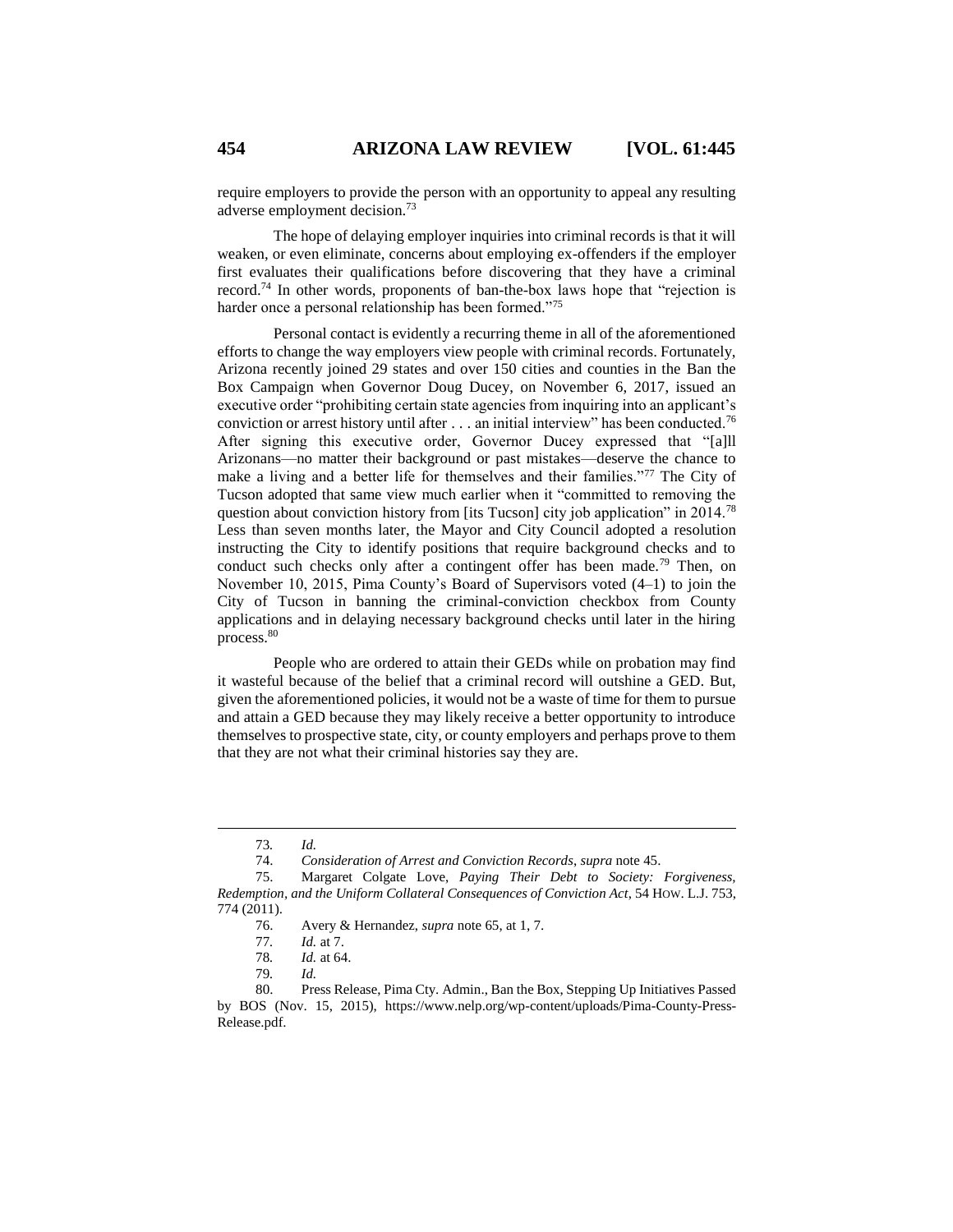#### **II. GED-CONDITION ELIGIBILITY ASSESSMENT FACTORS**

Additionally, people ordered to attain their GEDs should not find it wasteful because judges deem that they have the means to do so, and they are each diligent in considering multiple factors before issuing a GED-attainment condition. Specifically, judges at the Pima County Superior Court consider the following factors:

#### *A. Past Criminal Conduct*

Past criminal conduct is a disqualifier for some—but not all—judges in ordering GED attainment as a condition of probation.<sup>81</sup> Judge PCSC1 would never issue a GED condition to a repeat-felony offender—especially if the prior felony was serious.<sup>82</sup> By "serious," he means an offense higher than a class 4 felony.<sup>83</sup> Thus, before electing to order a probation-eligible person to attain a GED, Judge PCSC1 looks at the number of times that person has had contact with the criminal-justice system—specifically, the adult system.<sup>84</sup> Indeed, if a prospective probationer is new to the adult system, then there is a high probability that Judge PCSC1 would view this person as a candidate for a GED condition—that is, only if the person does not trigger one or more of Judge PCSC1's other disqualifiers.<sup>85</sup>

However, someone's first encounter with the adult system does not automatically make Judge PCSC4 perceive that person as a potential candidate for a GED condition. <sup>86</sup> Instead, he would be more inclined to issue a GED condition to someone whose criminal history is "not so pronounced."<sup>87</sup> For instance, repetitive drug offenses suggesting a drug-abuse problem, persistent property-crime offenses indicating that someone is stealing to finance drug abuse, and other ongoing criminal behavior stemming from someone's mental-health problems all—independently fall under a "pronounced criminal history."<sup>88</sup> Judge PCSC4 notes that, unfortunately, pronounced criminal histories are more common among people with substanceabuse and mental-health problems—his main group of concern for the GED condition.<sup>89</sup> Their exclusion from the GED condition stems from his concern that they would not be able to comply with that condition if the aforementioned issues

<sup>81.</sup> Interview with Judge PCSC1, *supra* note 6; Interview with Judge PCSC4, *supra* note 13; Interview with Judge PCSC5, *supra* note 13; Interview with Judge PCSC2, *supra* note 13; Interview with PCSC6, *supra* note 13; Interview with Judge PCSC3, *supra* note 13.

<sup>82.</sup> Interview with Judge PCSC1, *supra* note 6.

<sup>83</sup>*. Id.*

<sup>84</sup>*. Id.*

<sup>85</sup>*. Id.*

<sup>86.</sup> Interview with Judge PCSC4, *supra* note 13.

<sup>87</sup>*. Id.* An individual with a pronounced criminal history is someone who is going to repeat that criminal history. *Id.*

<sup>88</sup>*. Id.*

<sup>89</sup>*. Id.*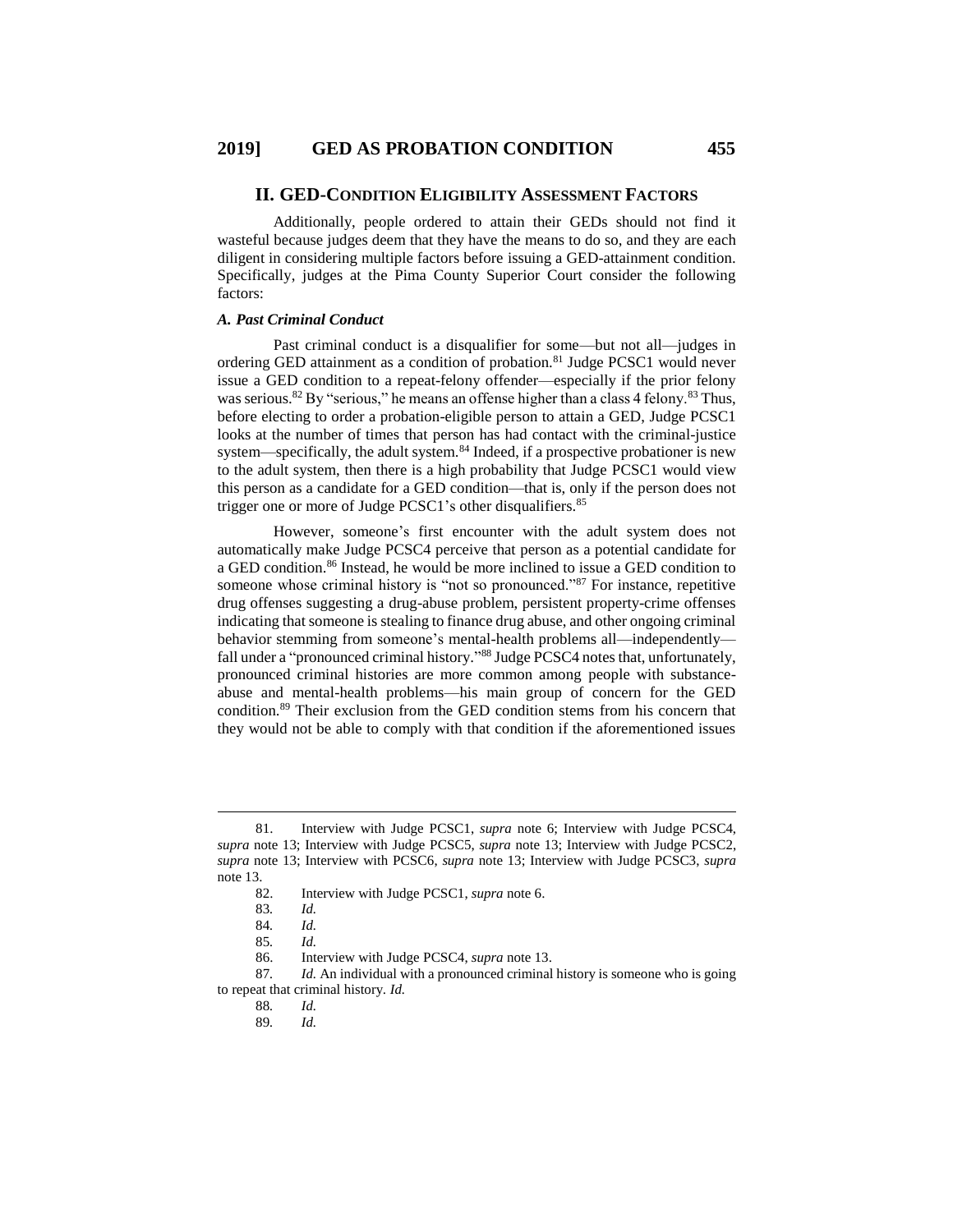make it difficult for them to comply with the law.<sup>90</sup> In its place, Judge PCSC4 would rather issue a drug- or mental-health-treatment order.<sup>91</sup>

While serious or repetitive criminal histories and difficult-to-eradicate recidivism are Judge PCSC1's and Judge PCSC4's respective mandatory disqualifiers for the GED condition,<sup>92</sup> past criminal conduct does not factor into the other judges' eligibility assessment.<sup>93</sup> No significant number of felonies on someone's record would dissuade Judge PCSC5, specifically, from considering that person for the GED condition—even if serious convictions were present on his or her record.<sup>94</sup> Thus, if someone with a prior but serious conviction returns to Superior Court for committing a new crime, and that person's new crime carries a mandatory probation sentence, Judge PCSC5 would not see a problem in assigning that person the GED condition.<sup>95</sup> This would indeed be the case if no other disqualifiers were present and if the presentence report shows that this person was very close to completing high school, but now needs a push—that is, a court order—to pursue and attain that almost-completed education through a GED program.<sup>96</sup> Furthermore, because these people were already punished once for their prior convictions, punishing them a second time by depriving them of an opportunity to obtain an education is not a decision Judge PCSC5 would opt for.<sup>97</sup> This disposition derives from his belief in the power of giving people a second chance,<sup>98</sup> which not too long ago (here in Arizona) was given to a convicted first-degree murderer, James Hamm.<sup>99</sup>

In fact, Hamm was given two second chances: first, he was admitted to Northern Arizona University (through a prison study program) to pursue his bachelor's degree; and second, he was admitted to Arizona State University (while released on parole) to pursue his law degree. $100$  He succeeded in acquiring both degrees, and he even passed the bar exam.<sup>101</sup> Had he still been a high-school dropout after being released from prison, Judge PCSC2 would surely have provided him with the opportunity to complete his education by ordering him to attain his GED; that is, assuming he had found himself in her courtroom for committing a new crime that requires or allows the court to impose a probation sentence.<sup>102</sup> Like with Judge

 $\overline{a}$ 

100*. Id.*

<sup>90</sup>*. Id.*

<sup>91</sup>*. Id.*

<sup>92.</sup> Interview with Judge PCSC1, *supra* note 6; Interview with Judge PCSC4, *supra* note 13.

<sup>93.</sup> Interview with Judge PCSC5, *supra* note 13; Interview with Judge PCSC2, *supra* note 13; Interview with Judge PCSC6, *supra* note 13; Interview with Judge PCSC3, *supra* note 13.

<sup>94.</sup> Interview with Judge PCSC5, *supra* note 13.

<sup>95</sup>*. Id.*

<sup>96</sup>*. Id.*

<sup>97</sup>*. Id.*

<sup>98</sup>*. Id.*

<sup>99.</sup> In re Hamm, 123 P.3d 652 (Ariz. 2005).

<sup>101</sup>*. Id.*

<sup>102.</sup> Interview with Judge PCSC2, *supra* note 13.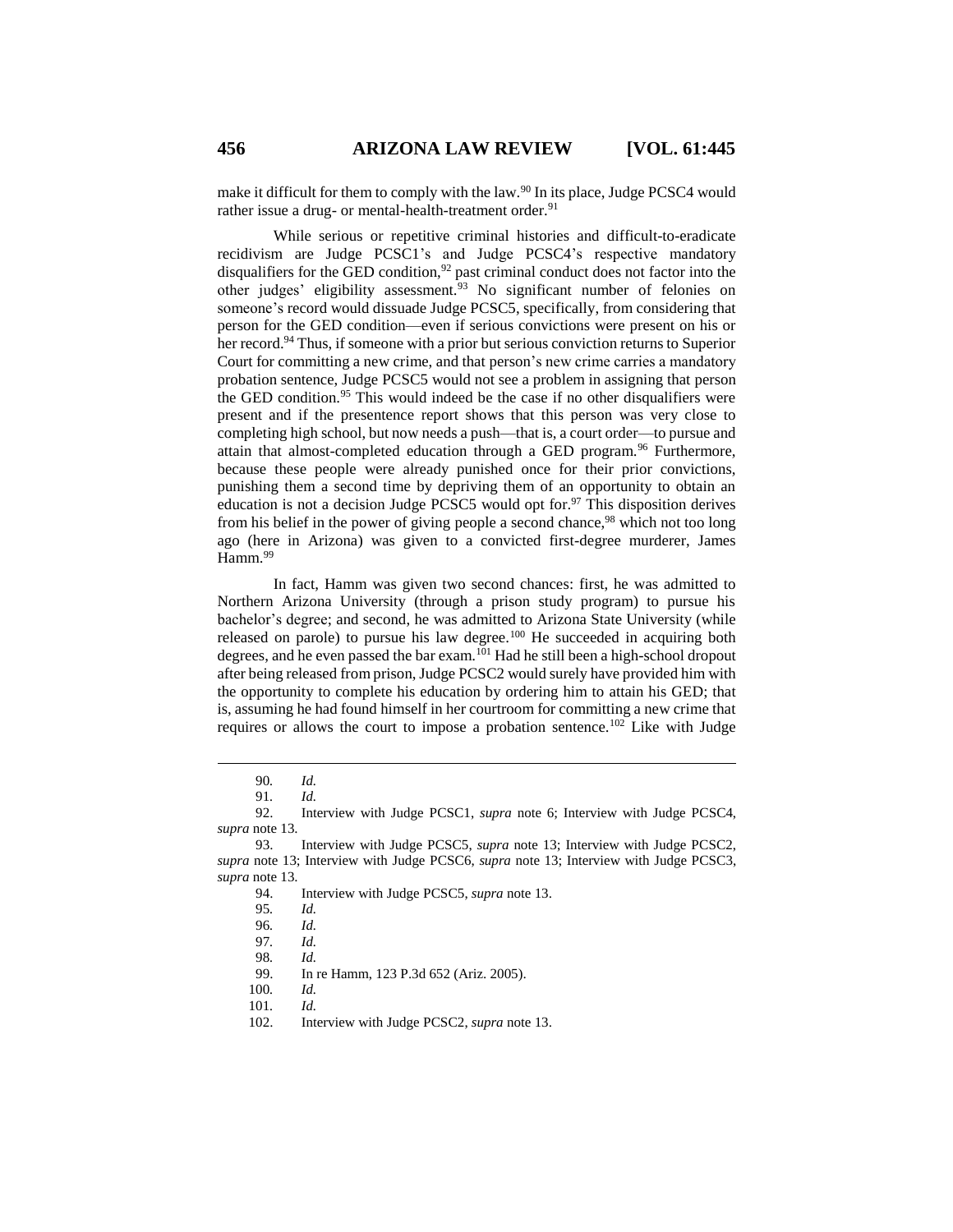PCSC5, a serious criminal history is insignificant and therefore excluded from her eligibility assessment.<sup>103</sup> However, for Judge PCSC2, omitting this factor has less to do with giving someone a second chance and more to do with helping someone with a serious criminal record obtain a particular benefit—employment.<sup>104</sup> For example, not too long ago, a person who committed a mandatory-probation offense and who recently had been released from prison after serving a 20-year term for a homicide conviction received a GED condition from Judge PCSC2. <sup>105</sup> This person needed a job, and because his skill set was very limited due to his incarceration, she ordered him to attain a GED to increase his chances of getting a job.<sup>106</sup>

#### *B. Employment Status*

Employment status is another factor that Pima County Superior Court judges consider, and in fact, it is the most heavily weighted factor in their GEDorder decision.<sup>107</sup> Notably, the judges rate employment statuses very differently.<sup>108</sup> For instance, a particular employment status may persuade one judge to order GED attainment, persuade a second judge to merely *recommend* it, and dissuade a third induction even introducing the idea of a GED at all.<sup>109</sup> Thus, each judge has an independent view on which employment statuses are satisfactory, and each view will dictate whether GED attainment is going to be ordered or encouraged in a particular case.<sup>110</sup> However, there is one specific view shared by all six judges interviewed for this Note: they want a GED to improve someone's employment status, not damage it.<sup>111</sup> That is, they do not want to set people up for failure by burdening them with complying with the GED condition if it is going to cause them to lose hours at work and thus lose earnings, or if it is going to cause them to lose a good job.<sup>112</sup> The judges' aim is to accurately (as best as they can with the employment and education information they have from someone's presentence report) determine which people can improve their employment status by attaining a GED, as well as which people are not well-suited for the GED condition.<sup>113</sup>

Judge PCSC2, in particular, views paycheck-to-paycheck living as unsatisfactory, mainly because this sort of financial situation shows, more often than not, that someone is working a job that is well below his or her skill level and cognitive ability. <sup>114</sup> However, it would be an unacceptable situation if children also

<sup>103</sup>*. Id.*

<sup>104</sup>*. Id.*

<sup>105</sup>*. Id.*

<sup>106</sup>*. Id.*

<sup>107.</sup> Interview with Judge PCSC1, *supra* note 6; Interview with Judge PCSC4, *supra* note 13; Interview with Judge PCSC5, *supra* note 13; Interview with Judge PCSC2, *supra* note 13; Interview with PCSC6, *supra* note 13; Interview with Judge PCSC3, *supra* note 13.

<sup>108</sup>*. See* interviews cited *supra* note 13.

<sup>109</sup>*. See* interviews cited *supra* note 13.

<sup>110</sup>*. See* interviews cited *supra* note 13.

<sup>111</sup>*. See* interviews cited *supra* note 13.

<sup>112</sup>*. See* interviews cited *supra* note 13.

<sup>113</sup>*. See* interviews cited *supra* note 13.

<sup>114.</sup> Interview with Judge PCSC2, *supra* note 13.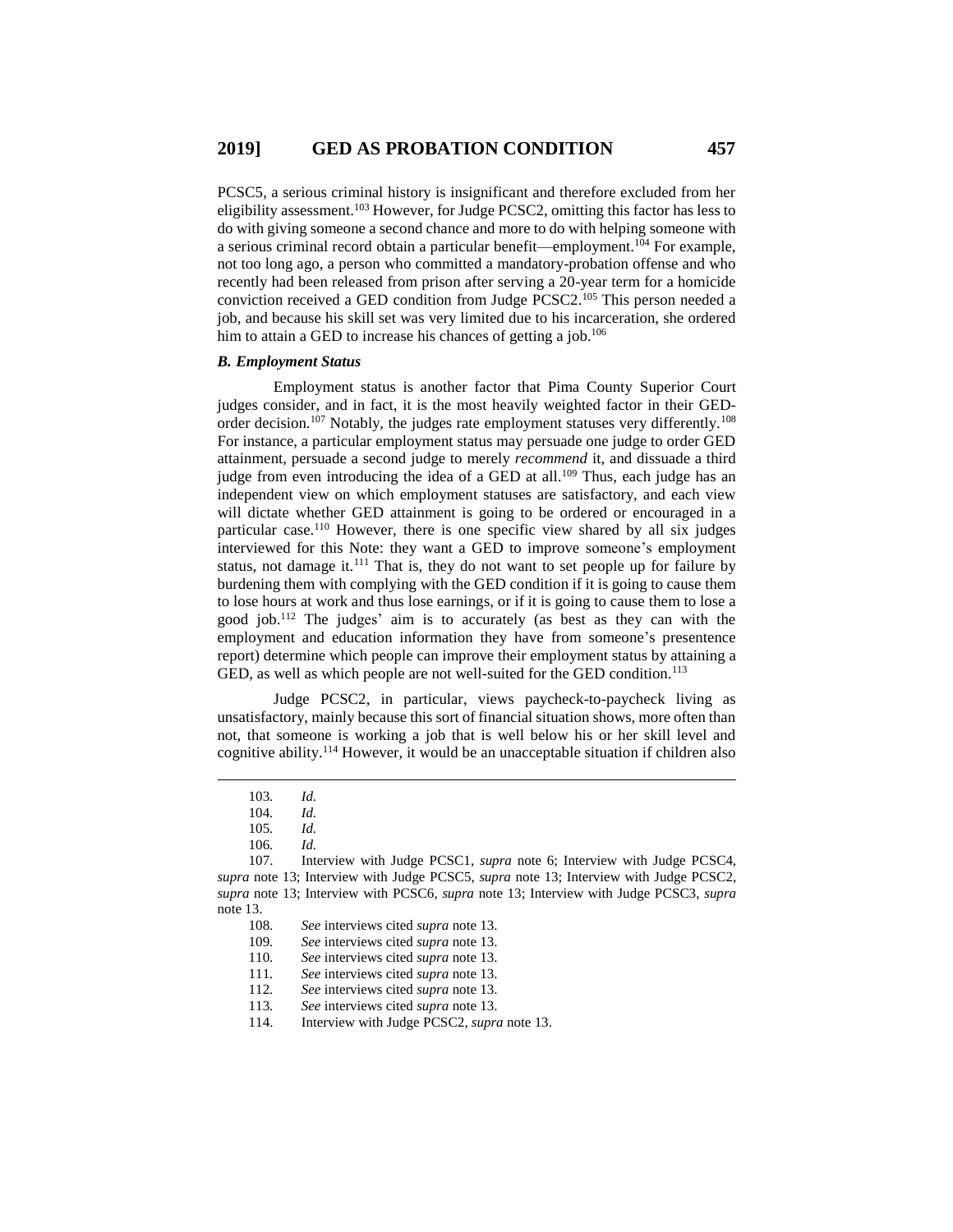depended on that person's paycheck-to-paycheck income for financial support.<sup>115</sup> If either of these situations is discovered in someone's presentence report, Judge PCSC2 would order that person to attain a GED to potentially open up higher-paying and higher-skilled employment opportunities.<sup>116</sup> That, in turn, should gradually substitute someone's paycheck-to-paycheck living situation for a more financially secure situation that could better meet the needs of a household with young, dependent children, which is Judge PCSC2's primary concern.<sup>117</sup> On the other hand, someone who is working a full-time managerial position and earning sufficient income to provide for a family household and, at the same time, maintaining some savings system for future emergencies would present a rare case where Judge PCSC2 would merely encourage that person to attain a GED.<sup>118</sup> This is because such people are already achieving what she believes they should be achieving: support for both themselves and their families while pursuing a career, rather than just any job simply to pay the bills.<sup>119</sup>

For Judge PCSC4, however, a job that provides someone with a paycheckto-paycheck living is a rarity among numerous people who fall into the adult criminal-justice system.<sup>120</sup> For that reason, he likely would not order people under that circumstance to attain their GED because a job providing a paycheck-topaycheck living tells him that these people were able to succeed in obtaining employment without a high-school education.<sup>121</sup> This success is difficult to achieve in today's society where unemployment rates are higher for workers with less than a high-school education.<sup>122</sup> The Bureau of Labor Statistics reported that, in 2016, workers aged 25 and over with "less education than a high school diploma had the highest unemployment rate" at 7.4%, whereas those with a high-school diploma had a lower unemployment rate at 5.2%.<sup>123</sup> These statistics show that a rise in a worker's educational attainment decreases the risk of being unemployed. But Judge PCSC4 deems it far more important for all employed people to maintain their jobs rather than attain their GEDs because pursuing an education involves incurring an additional financial obligation and a time commitment that most likely replaces much-needed hours that employed people would instead prefer to work to generate more income.<sup>124</sup> This would especially be his position if they had important financial obligations to fulfill, such as paying court- or probation-related fees or paying off medical bills.<sup>125</sup> Moreover, for those who are unemployed, he prefers that they

 $\overline{a}$ 

123*. Id.*

124. Interview with Judge PCSC4, *supra* note 13.

125*. Id.*

<sup>115</sup>*. Id.*

<sup>116</sup>*. Id.*

<sup>117</sup>*. Id.*

<sup>118</sup>*. Id.*

<sup>119</sup>*. Id.*

Interview with Judge PCSC4, *supra* note 13.

<sup>121</sup>*. Id.*

<sup>122.</sup> Allen Chen, *More Education: Lower Unemployment, Higher Earnings*, BUREAU OF LABOR STATISTICS, U.S. DEP'T OF LABOR (Apr. 2017), https://www.bls.gov/careeroutlook/2017/data-on-display/more-education.htm.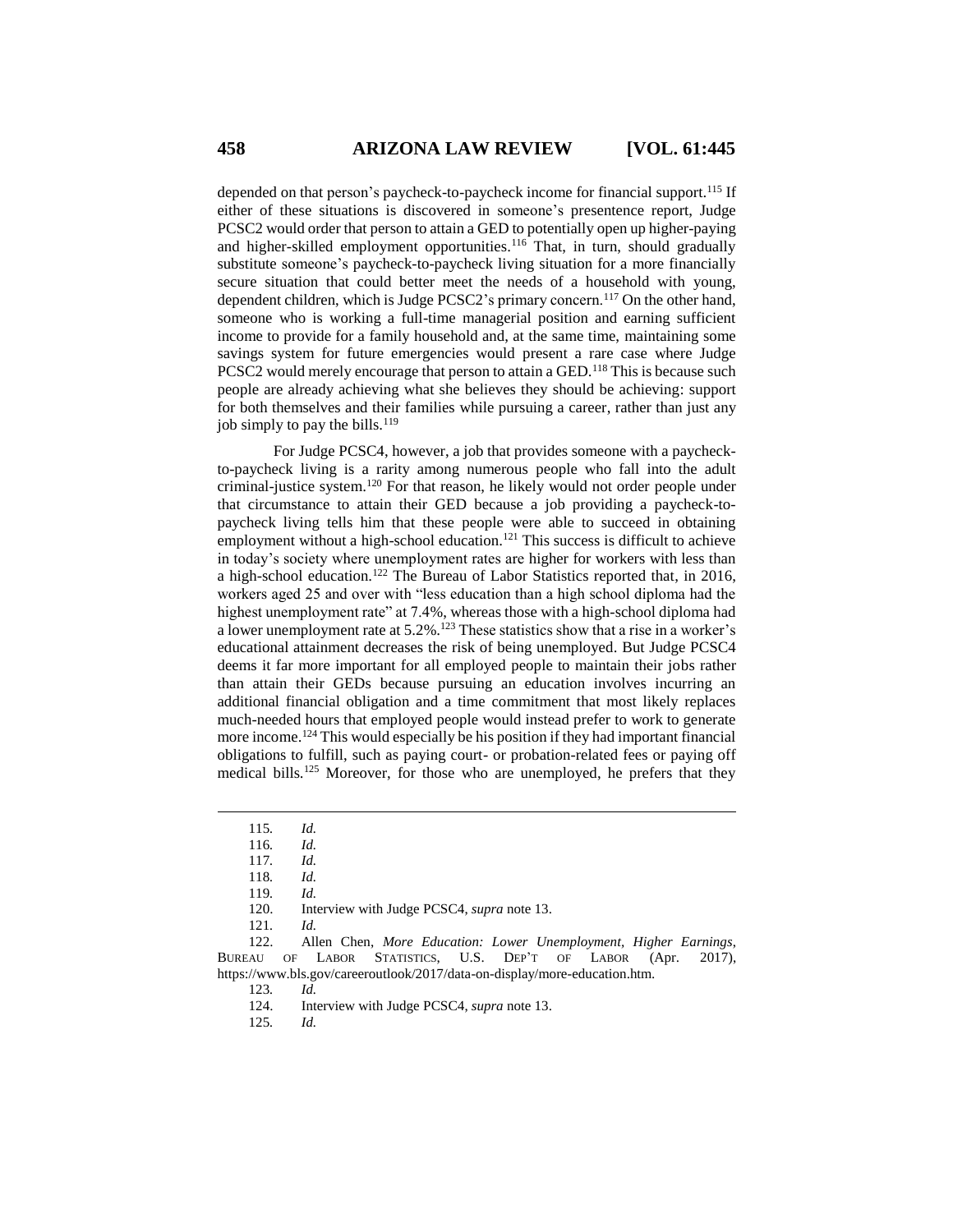obtain a job and maintain it throughout, as well as beyond, their probationary period, especially if they have a family to support, just as Judge PCSC2 said.<sup>126</sup> Therefore, although he believes that a higher education would grant people an opportunity to work a better job and earn a higher pay, Judge PCSC4 suggests that pursuing a GED should be a secondary priority when one or more of the aforementioned circumstances applies.<sup>127</sup>

Thus, for probationers who are employed, Judge PCSC4 foresees that he will, more often than not, *encourage* people to pursue and attain their GEDs rather than mandate them to do so.<sup>128</sup> This is what ordinarily happens in Judge PCSC5's and Judge PCSC3's courtrooms. <sup>129</sup> For Judge PCSC5, specifically, GED attainment as a condition of probation is appropriate mainly in cases where someone has expressed regret in not completing a high-school education and an interest in attaining the equivalent (a GED) because of a desire for a promotion or a particular position that requires that level of education.<sup>130</sup> In contrast, it is inappropriate in cases where people are working jobs that do not require a high-school diploma or GED, especially when they are perfectly content with those jobs.<sup>131</sup> What largely concerns Judge PCSC5 in issuing a GED condition to those already employed is the possible risk that doing so will only provide more stress to an already stressful situation of serving a probation sentence.<sup>132</sup> In other words, he believes that having to comply with the 15 conditions of probation mandated by statute—including whatever additional conditions he deems are more important for the protection of the community and betterment of the person—is sufficient responsibility and stress for someone to manage simultaneously with nonprobation-related responsibilities, such as maintaining employment status.<sup>133</sup> Therefore, Judge PCSC5 finds that a GED is a credential that not everyone needs, but he will encourage it in cases where he sees that someone has the potential to attain one.<sup>134</sup> If someone wishes not to follow his encouragement, there will be no consequences for that person; Judge PCSC5 will leave it up to the probationer to decide on pursuing an education.<sup>135</sup> For Judge PCSC3, a GED condition is appropriate in cases where people are both young—between 18 and 25 years of age—and unemployed.<sup>136</sup> Focusing on young, unemployed people is Judge PCSC3's main priority because he believes that they should take advantage of their youth—when they have fewer responsibilities—by achieving everything they can right now to make their future better.<sup>137</sup> However, in

128*. Id.*

 $\overline{a}$ 

129. Interview with Judge PCSC5, *supra* note 13; Interview with Judge PCSC3, *supra* note 13.

- 130. Interview with Judge PCSC5, *supra* note 13.
- 131*. Id.*
- 132*. Id.*
- 133*. Id.*
- 134*. Id.*
- 135*. Id.*
- 136. Interview with Judge PCSC3, *supra* note 13.
- 137*. Id.*

<sup>126.</sup> Interview with Judge PCSC4, *supra* note 13; Interview with Judge PCSC2, *supra* note 13.

<sup>127.</sup> Interview with Judge PCSC4, *supra* note 13.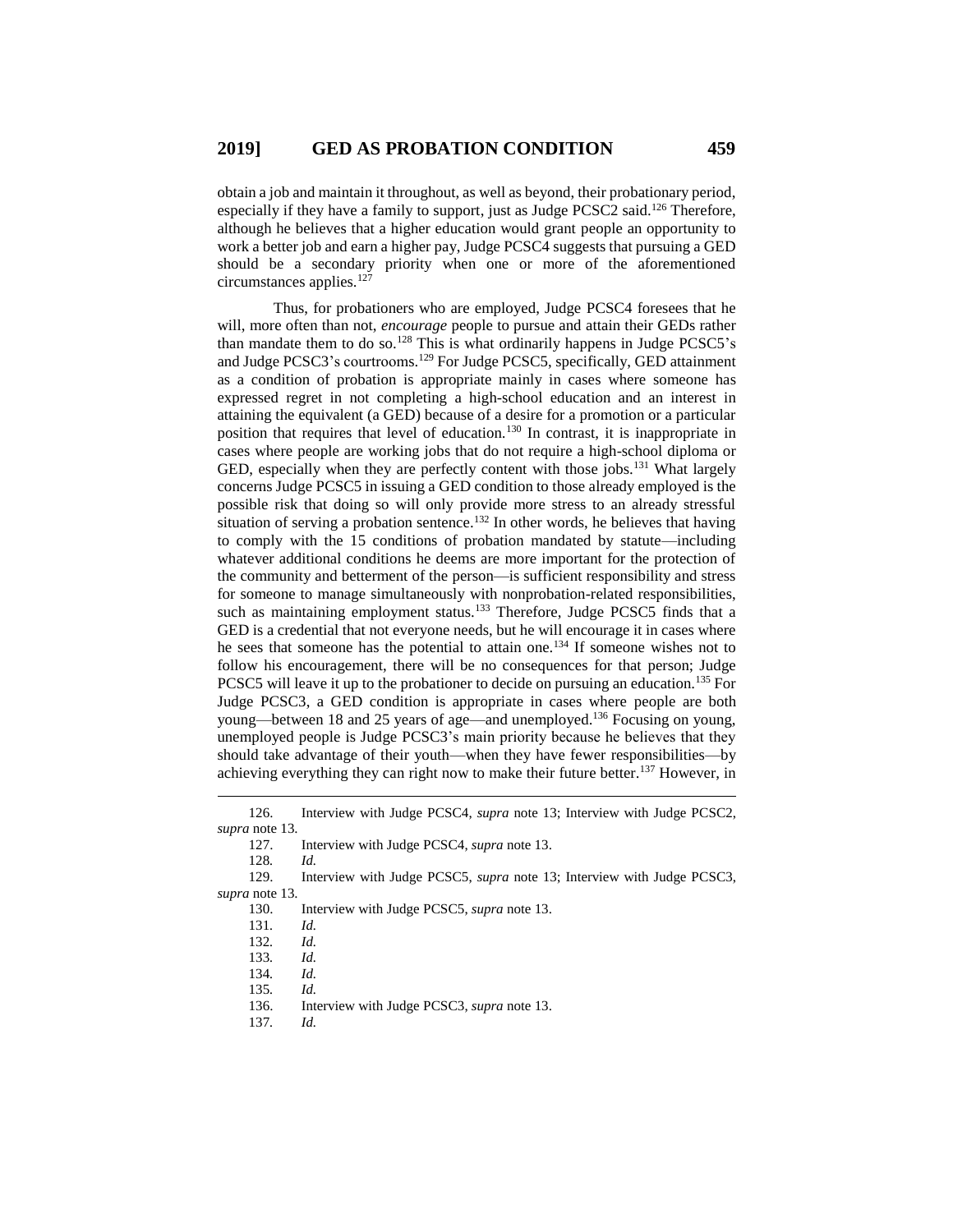cases where young people are already employed and making a suitable living, he probably would not issue a GED condition because of his concern that doing so might interfere with their work obligations.<sup>138</sup> Judge PCSC6 would also not order GED attainment in those cases, especially if she learns that they have been "consistently employed for a long period of time."<sup>139</sup>

# **CONCLUSION: HELPING GED RECIPIENTS BECOME EMPLOYABLE DESPITE THEIR CRIMINAL RECORDS**

In essence, a blanket policy denying employment to anyone with a criminal record can, by itself, constitute a Title VII violation.<sup>140</sup> Due to markedly higher arrest and conviction rates among African Americans and Hispanics, a blanket policy like that can have the effect of disproportionately screening out these people.<sup>141</sup> Employers can stay clear of such a violation by simply following the EEOC's recommendations when considering a job applicant's criminal record.<sup>142</sup> Moreover, in following these recommendations, employers achieve two other results: one, they make an informed decision about whether an applicant with a criminal record may be unfit for the job; and two, they verify that they do not miss out on hiring a qualified candidate who can perform as well as someone with no criminal record. Furthermore, following these recommendations could allow employers to get to know an applicant with a criminal record and see firsthand what kind of a person the applicant truly is, without allowing a stereotype to define the applicant for them. The EEOC's recommendations thus open the door to personal contact between these two groups, and the opportunity to have personal contact with employers could be especially valued by probationers who are ordered to attain their GEDs here in Pima County. Probationers with a GED could have more to talk about with employers when they attain their GEDs, such as discussing their journey in obtaining this credential.

However, having a GED will not completely eliminate the stigma of having a criminal record.<sup>143</sup> Unfortunately, the stigma is a part of human nature; some employers will inherently have a negative reaction after learning about a prospective employee's criminal history.<sup>144</sup> This type of employment discrimination is a societal issue beyond the control of judges. However, Judge PCSC4 has suggested that judges who issue GED-attainment conditions get involved by collectively leading a seminar for employers in the Tucson community to discuss education's positive effect of reducing criminal behavior, to have them meet GED recipients who attained a GED as a result of this probation condition, and more importantly, to highlight that people who attain a GED while simultaneously juggling 15 conditions

 $\overline{a}$ 

144*. See* interviews cited *supra* note 107.

<sup>138</sup>*. Id.*

<sup>139.</sup> Interview with Judge PCSC6, *supra* note 13.

<sup>140</sup>*. See supra* Section I.B; Von Bergen & Bressler, *supra* note 68, at 387.

<sup>141.</sup> *See supra* note 50 and accompanying text; Von Bergen & Bressler, *supra* note

<sup>68,</sup> at 387.

<sup>142</sup>*. See supra* Section I.C.

<sup>143.</sup> *See* interviews cited *supra* note 107.